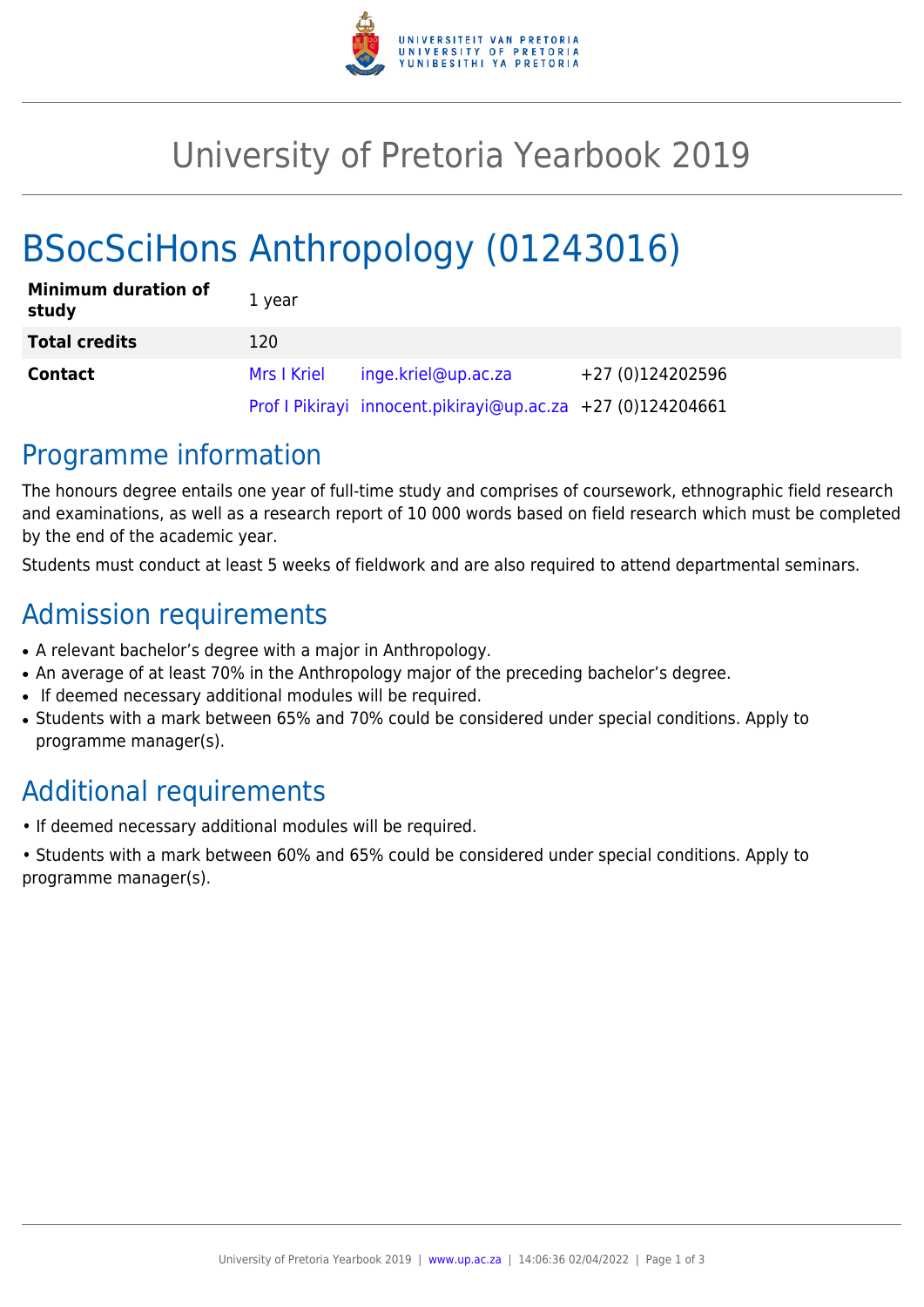

### Curriculum: Final year

**Minimum credits: 120**

### **Core modules**

#### **Anthropology 754 (APL 754)**

| <b>Module credits</b>         | 20.00                                                 |
|-------------------------------|-------------------------------------------------------|
| <b>Prerequisites</b>          | No prerequisites.                                     |
| <b>Contact time</b>           | 1 other contact session per week, 2 lectures per week |
| <b>Language of tuition</b>    | Module is presented in English                        |
| <b>Department</b>             | Anthropology and Archaeology                          |
| <b>Period of presentation</b> | Quarter 1 or 2 or 3 or 4                              |

#### **Module content**

Anthropology of money and economy

This module entails an examination of anthropological approaches to the conceptualization and study of economic institutions and processes involved in production, exchange and distribution. It studies the history and theoretical foundations of economic anthropology with an emphasis on recent approaches to the study of economic life, specifically the 'human economy'.

#### **Research methodology in anthropology 755 (APL 755)**

| <b>Module credits</b>         | 20.00                                                 |
|-------------------------------|-------------------------------------------------------|
| <b>Prerequisites</b>          | No prerequisites.                                     |
| <b>Contact time</b>           | 1 other contact session per week, 2 lectures per week |
| <b>Language of tuition</b>    | Module is presented in English                        |
| <b>Department</b>             | Anthropology and Archaeology                          |
| <b>Period of presentation</b> | Quarter 1 or 2 or 3 or 4                              |

#### **Module content**

Theory and practice of participant observation. Other techniques of data collection used by anthropologists. Organisation and use of field notes. Reflexivity and fieldwork. Practical application of research methods.

| <b>POLITICS OF IGENTITY 756 (APL 756)</b> |                                                       |  |
|-------------------------------------------|-------------------------------------------------------|--|
| <b>Module credits</b>                     | 20.00                                                 |  |
| <b>Prerequisites</b>                      | No prerequisites.                                     |  |
| <b>Contact time</b>                       | 1 other contact session per week, 2 lectures per week |  |
| <b>Language of tuition</b>                | Module is presented in English                        |  |
| <b>Department</b>                         | Anthropology and Archaeology                          |  |
| <b>Period of presentation</b>             | Quarter 1 or 2 or 3 or 4                              |  |
|                                           |                                                       |  |

#### **Politics of identity 756 (APL 756)**